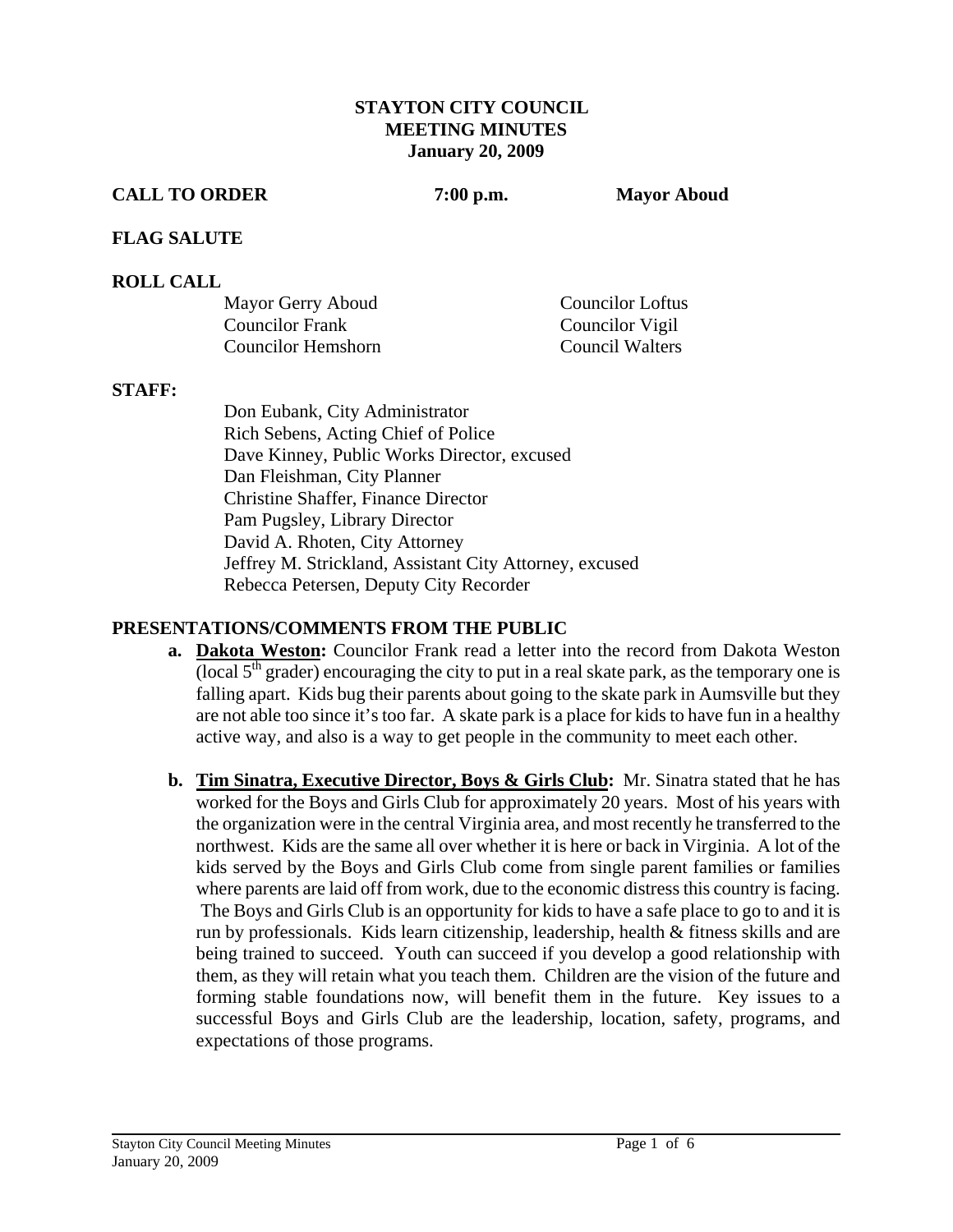In response to a question as to whether or not the Boys and Girls Club has worked with the YMCA, Mr. Sinatra stated that he has not done so in Salem, but in Central Virginia the two organizations worked together.

Mr. Sinatra stated that Stayton needs to determine whether or not a Boys and Girls Club would be a good fit for the community. A Steering Committee should look towards the community to help raise money up front for the first year of operations, then over the next two years the committee would work on pledges for funding. Utilizing free space in the community would help cut down on costs.

 In response to a question as to whether or not Stayton could go regional, Mr. Sinatra stated that transportation would be an issue and usually Boys and Girls Clubs are located within a four mile radius of the facility making it easier for children to attend.

### **ANNOUNCEMENTS**

 **a. Additions to the agenda:** Mr. Eubank stated that under Unfinished Business, Fire and Security Alarm Systems was removed from the agenda because of an additional information request.

### **CONSENT AGENDA**

- **a. January 05, 2009 City Council Meeting Minutes:**
- **b. December 15, 2009 City Council Meeting Minutes:**
- **MOTION:** From Councilor Hemshorn, and seconded by Councilor Loftus, to approve the minutes of January 05, 2009 as presented. Motion passed 5:0.
- **MOTION:** From Councilor Vigil, and seconded by Councilor Loftus, to approve the minutes of December 15, 2008. Motion passed 4:0, 1 abstain (Loftus).

## **PUBLIC HEARINGS –** None.

## **UNFINISHED BUSINESS**

**Fire and Security Alarm System:** This item was postponed to a later date.

## **NEW BUSINESS**

### **Resolution 832 Non-Enforcement of Off Premise Sign Regulations during Highway 22 Interchange Reconstruction**

**a. Staff Report**: Mr. Fleishman stated that recently the Council directed staff to relax enforcement of the prohibition on off-premise advertising for businesses on Cascade Highway that are being adversely affected by the reconstruction of the Highway 22 interchange. Staff developed some concepts for temporarily permitting off-premise signs which were approved by the Planning Commission. Upon presentation to the City Attorney and the Land Use Attorney, they suggested that the issue would more

appropriately be handled with the adoption of a resolution stating the Council's desire to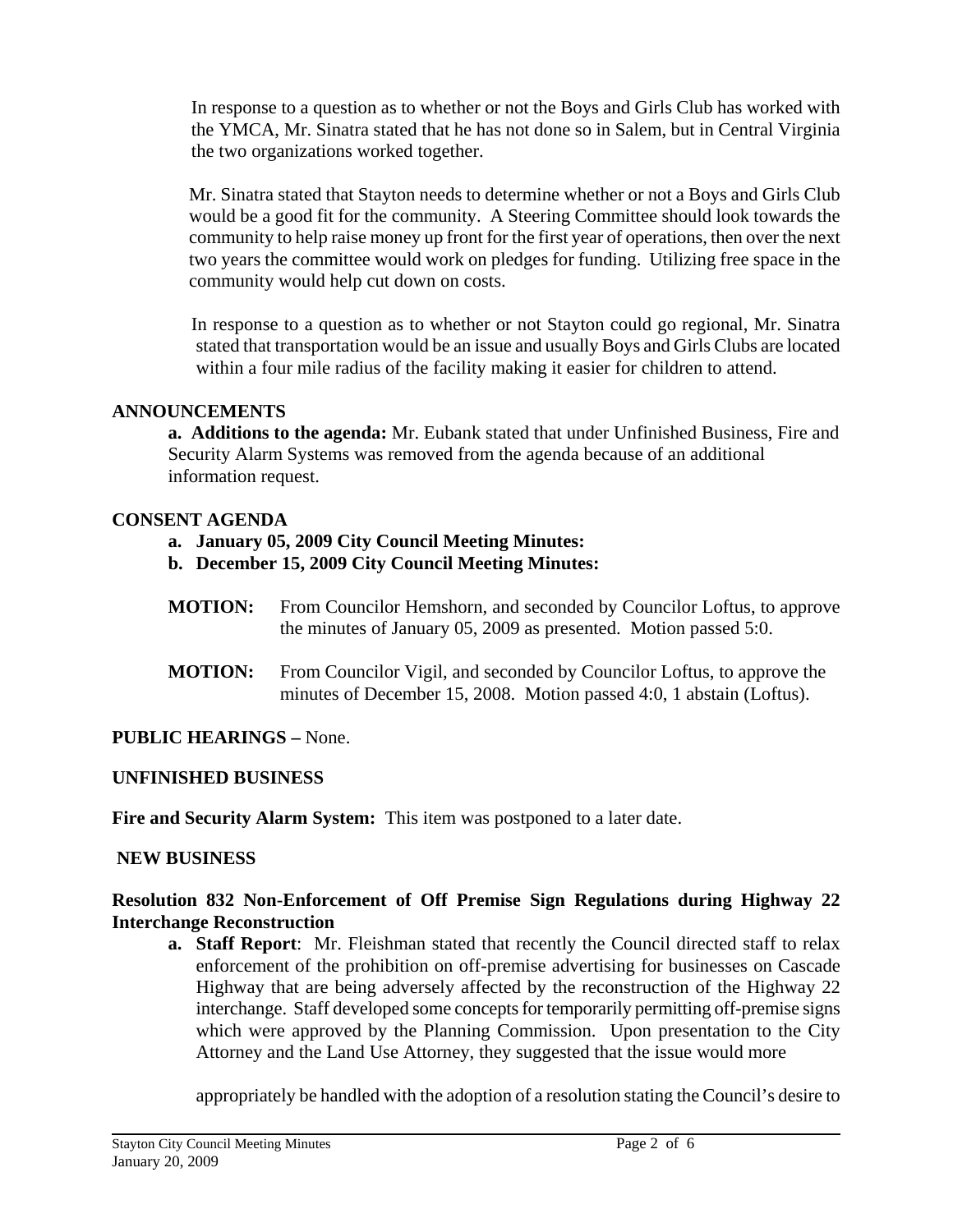not enforce the current regulations.

## **b. Council Deliberation:**

1. If the signs are placed on private property it would be a good idea to add language to the code amendment that permission needs to be granted from the property owner.

## **c. Council Decision:**

**MOTION:** From Councilor Loftus, and seconded by Councilor Hemshorn, to move that the City Council adopt Resolution 832, to Temporarily Suspend Enforcement of Certain Sign Regulations Under Certain Conditions as amended. Motion passed: 5:0.

## **Resolution 833 Authorizing Changes to the Adopted 2008-2009 Budget Sewer Construction Fund**

- **a. Staff Report:** Ms. Shaffer stated that for project management and financial tracking purposes, it is necessary to move fund appropriations in the Sewer Construction Fund from Capital Outlay to Materials and Service, to allow better tracking of engineering and legal costs associated with the project.
- **b. Council Deliberation:** None.

# **c. Council Decision:**

**MOTION:** From Councilor Vigil, and seconded by Councilor Frank, to move to approve Resolution No. 833, authorizing changes to the 2008-09 Adopted Budget. Motion passed: 5:0.

# **STAFF/COMMISSION REPORTS**

# **Finance Director – Christine Shaffer**

**a. Monthly Finance Department Report:** Ms. Shaffer reviewed the monthly finance department report and distributed utility billing materials to councilors. She explained the shut off process, the number of times customers are notified before shut off, and various reasons that customers give for being late paying their utility bills.

# **Public Works Director – Dave Kinney**

- **a. December Monthly Operating Report:** No discussion.
- **b. Public Works Updates:** Mike Brash, Senior Engineering Technician, introduced himself to the council and discussed his background of being employed in various aspects of civil engineering, permit inspections and construction/management during his tenure with previous employers.

Windstorm Damage Comments: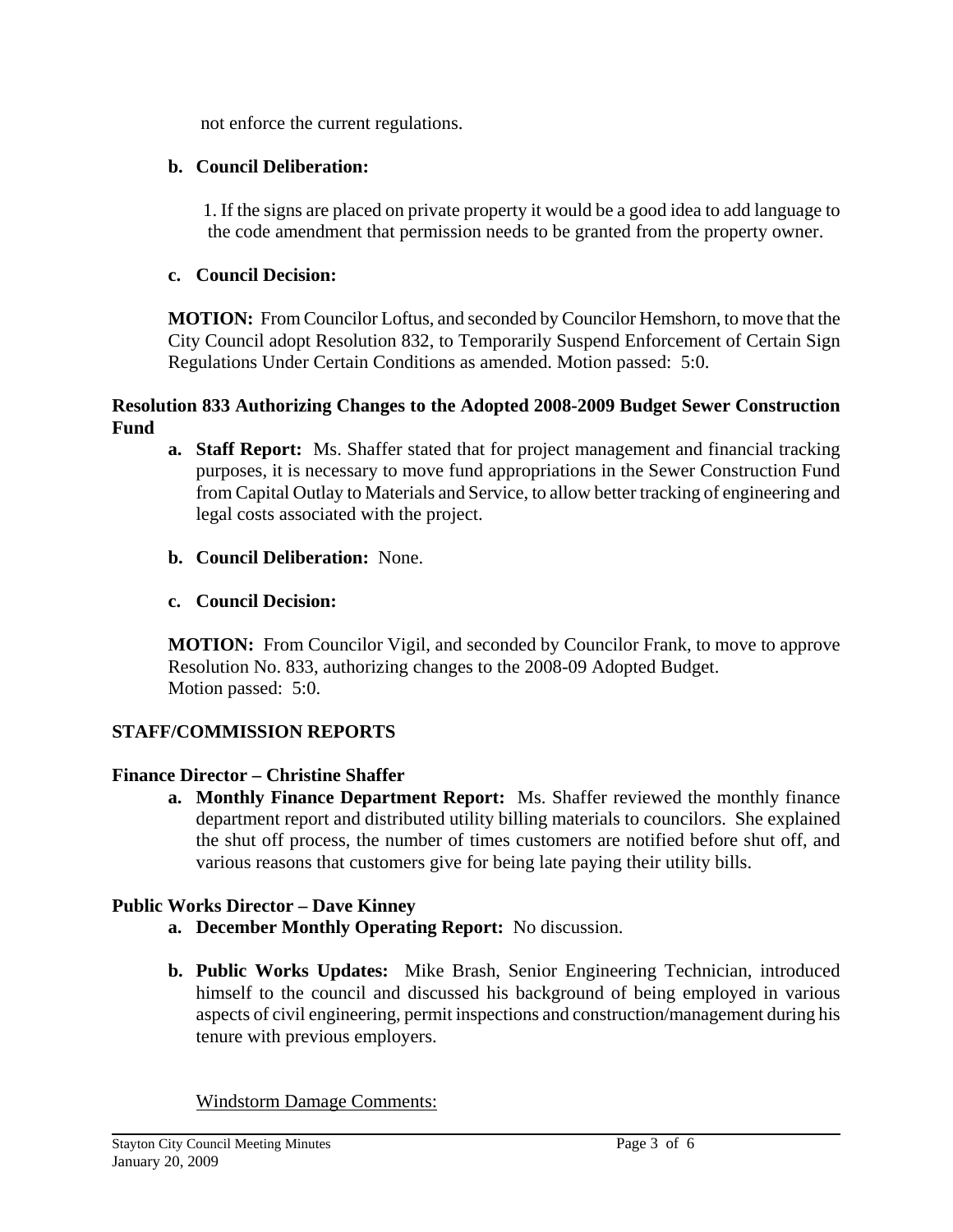1. Have the trees in Pioneer Park been removed?

Mr. Brash explained that bids were solicited for tree removal, and several wood cutters and loggers have expressed interest to remove the timber, ranging in price from \$5,000 - \$7,000. The wood does not have much lumber value with the combination of salvaging the wood, the extra cost of stump removal and excavation; they would be given the wood.

2. City staff could possibly be used to cut the wood.

 3. Give the logs away, it would cost us more money and they need the logs to help recoup their money.

4. Is there any prohibition with folks removing wood for personal use from the park?

 Mr. Rhoten stated that staff would need to check with CCIS regarding adequate insurance coverage for removal.

5. Does the removal include one log to restore the bank stabilization?

Mr. Brash explained that one very large tree trunk with roots will be moved to help with restoration of the stream bank at the Riverfront Park.

### **Police Sergeant – Michael Meeks**

**a. Monthly Crime Rate Comparison Statistical Sheets**: Sgt. Meeks stated that the burglaries are up and that is due largely to business burglaries in December.

Questions/Comments:

 1. Did the police department know where the patrol cars were at the time of the break-ins?

Sgt. Meeks stated that they have no way of tracking the patrol cars. The department spent a lot of time tracking the time when the break-ins occurred, days of the week, and put extra patrols at random areas were they thought the break-ins might occur.

 2. It would be a benefit to the to business community to help educate the business community that Christmas Time is a high crime time and that they should not keep money at their establishments.

### **Pool Manager – Rebekah Meeks a. December Pool Monthly Operating Report –** No discussion.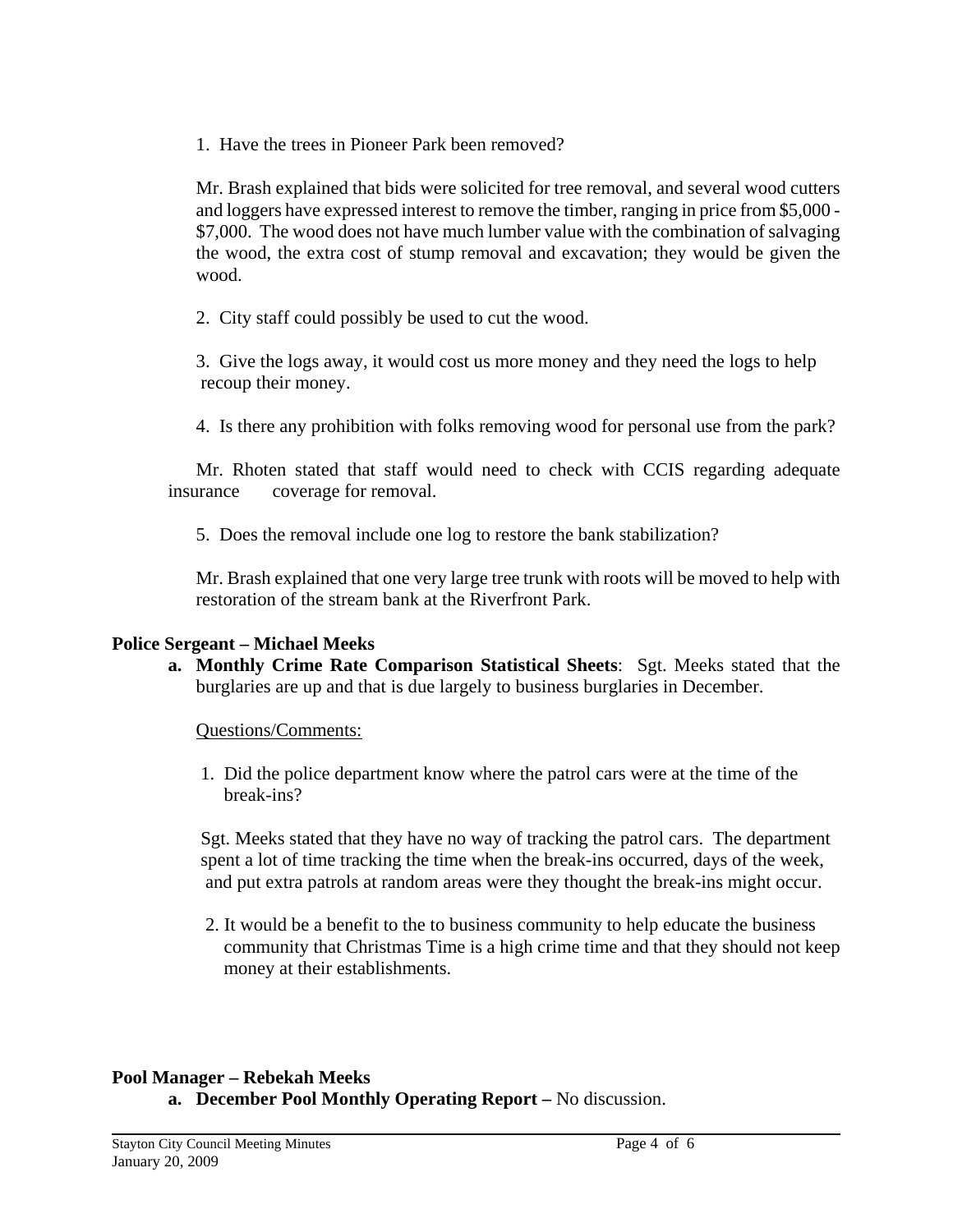### **Library Director – Pam Pugsley**

 **a. December 2008 Activities/Statistics:** Ms. Pugsley reported that the recent book sale brought in \$4,500.

### **PRESENTATIONS/COMMENTS FROM THE PUBLIC- None**

### **BUSINESS FROM THE CITY ADMINISTRATOR**

 **a. YMCA:** Mr. Eubank stated that staff will contact the YMCA to give them the opportunity to come and talk with council about their recreational opportunities.

#### **BUSINESS FROM THE MAYOR**

**a. Appointment of Liaisons to various committees:** The following members volunteered to serve as council liaisons to various boards and committees.

 **Planning Commission:** None Park & Recreation Board: Councilor Vigil  **Library Board:** None **Sewer Committee:** Staff to review agreement for number of members needed.  **Stayton/Sublimity Police Services Committee:** Councilor Hemshorn  **PEG Access Committee:** None  **Regional Transportation Authority (SRA):** Councilor Hemshorn  **Santiam Communication Council:** Councilor Walters  **Transportation Advisory Committee:** No one appointed at this time.  **School Board, North Santiam School District:** Councilor Frank  **Sedcor:** Don Eubank, City Administrator

In response to a question as to whether or not the city should have a liaison to the school board, Mr. Rhoten stated that there is no issue with having a school liaison, but councilors need to be eyes and ears to the committee and not participate in discussions.

### **BUSINESS FROM THE COUNCIL**

 **a. Pemberton Estates Street Name Change:** Councilor Vigil asked if the street name had been changed from Western Court to Western Place, as the name Pemberton could be used for it's historical significance to that area. Mr. Fleishman stated that the change has already been made and filed. At some point the council might want to take a serious look at how streets and named, and also how the houses are numbered.

#### **ADJOURN**

There being no further business, the meeting was adjourned.

APPROVED BY THE STAYTON CITY COUNCIL this 2nd day of February 2009, by a 5:0 VOTE OF THE STAYTON CITY COUNCIL.